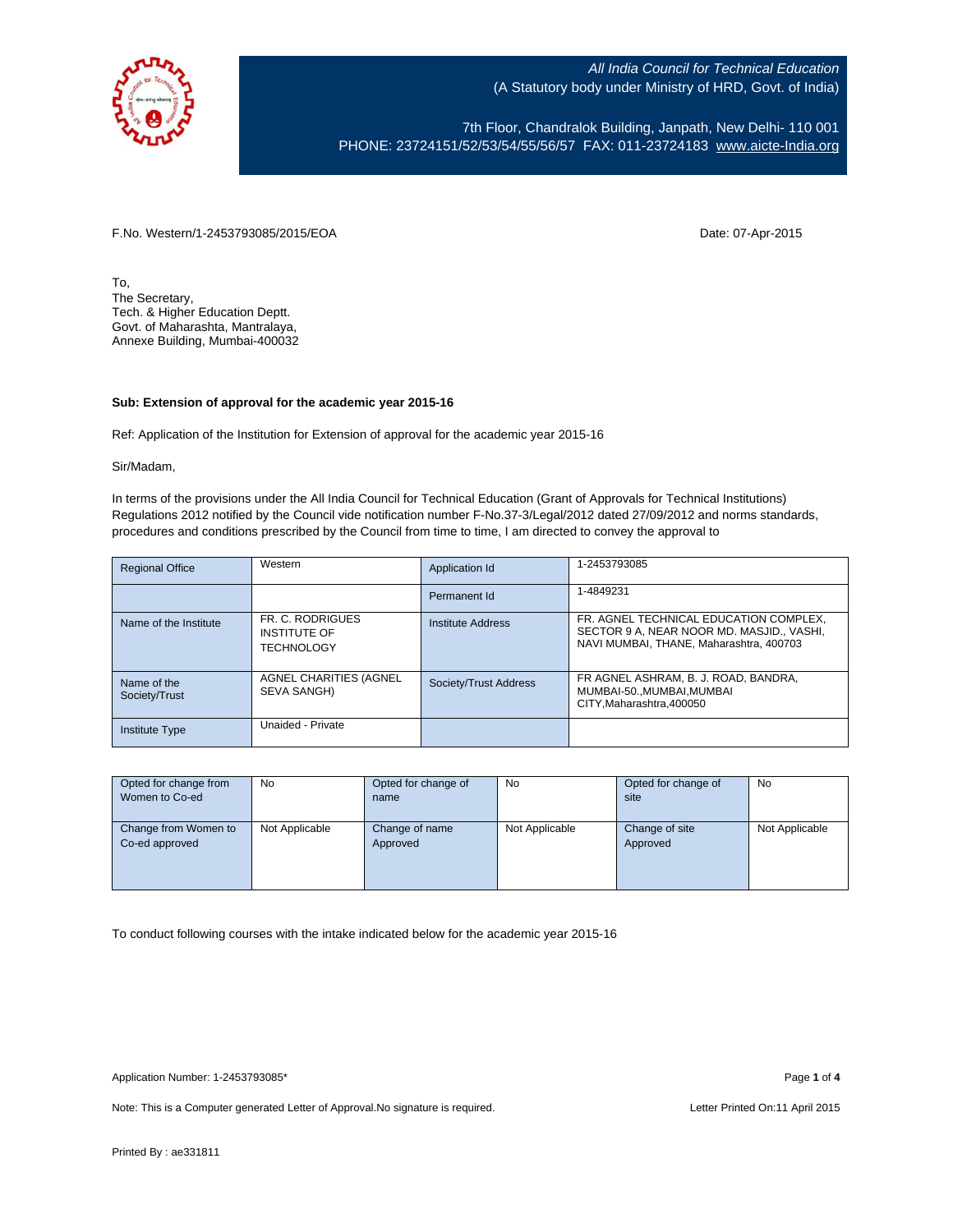

7th Floor, Chandralok Building, Janpath, New Delhi- 110 001 PHONE: 23724151/52/53/54/55/56/57 FAX: 011-23724183 [www.aicte-India.org](http://www.aicte-india.org/)

| Application Id: 1-2453793085                          |              | Course                                     |                                                                                                | <b>Affiliating Body</b>    |                                 |                              |                     |                     |                                          |           |
|-------------------------------------------------------|--------------|--------------------------------------------|------------------------------------------------------------------------------------------------|----------------------------|---------------------------------|------------------------------|---------------------|---------------------|------------------------------------------|-----------|
| Shift<br>Program<br>Level                             |              |                                            | Full/Part Time                                                                                 |                            | Intake 2014-15                  | Intake Approved for<br>15-16 | NRI Approval status | PIO Approval status | Foreign Collaboration<br>Approval status |           |
|                                                       |              |                                            |                                                                                                |                            |                                 |                              |                     |                     |                                          |           |
| <b>ENGINEERING</b><br><b>AND</b><br><b>TECHNOLOGY</b> | 1st<br>Shift | POST<br><b>GRADUA</b><br><b>TE</b>         | <b>ELECTRONICS</b><br><b>AND</b><br><b>TELECOMMUNICA</b><br><b>TIONS</b><br><b>ENGINEERING</b> | <b>FULL</b><br><b>TIME</b> | Mumbai<br>University,<br>Mumbai | $\overline{18}$              | $\overline{18}$     | NA                  | NA                                       | <b>NA</b> |
| <b>ENGINEERING</b><br><b>AND</b><br><b>TECHNOLOGY</b> | 1st<br>Shift | POST<br><b>GRADUA</b><br>TE                | <b>MACHINE DESIGN</b>                                                                          | <b>FULL</b><br><b>TIME</b> | Mumbai<br>University,<br>Mumbai | 18                           | 18                  | <b>NA</b>           | NA                                       | <b>NA</b> |
| <b>ENGINEERING</b><br><b>AND</b><br><b>TECHNOLOGY</b> | 1st<br>Shift | POST<br><b>GRADUA</b><br><b>TE</b>         | <b>POWER</b><br><b>ELECTRONICS</b><br>AND DRIVES                                               | <b>FULL</b><br><b>TIME</b> | Mumbai<br>University,<br>Mumbai | 18                           | 18                  | <b>NA</b>           | $\overline{\mathsf{NA}}$                 | <b>NA</b> |
| <b>ENGINEERING</b><br><b>AND</b><br><b>TECHNOLOGY</b> | 1st<br>Shift | <b>UNDER</b><br><b>GRADUA</b><br>TE        | <b>COMPUTER</b><br><b>ENGINEERING</b>                                                          | <b>FULL</b><br><b>TIME</b> | Mumbai<br>University,<br>Mumbai | 60                           | 60                  | NA                  | NA                                       | <b>NA</b> |
| <b>ENGINEERING</b><br><b>AND</b><br><b>TECHNOLOGY</b> | 1st<br>Shift | <b>UNDER</b><br><b>GRADUA</b><br><b>TE</b> | <b>ELECTRICAL</b><br><b>ENGINEERING</b>                                                        | <b>FULL</b><br><b>TIME</b> | Mumbai<br>University,<br>Mumbai | 60                           | 60                  | $N_A$               | NA                                       | <b>NA</b> |
| <b>ENGINEERING</b><br><b>AND</b><br><b>TECHNOLOGY</b> | 1st<br>Shift | <b>UNDER</b><br><b>GRADUA</b><br>TE        | <b>ELECTRONICS</b><br><b>AND</b><br><b>TELECOMMUNICA</b><br><b>TIONS</b><br><b>ENGINEERING</b> | <b>FULL</b><br><b>TIME</b> | Mumbai<br>University,<br>Mumbai | 60                           | 60                  | <b>NA</b>           | <b>NA</b>                                | <b>NA</b> |
| <b>ENGINEERING</b><br><b>AND</b><br><b>TECHNOLOGY</b> | 1st<br>Shift | <b>UNDER</b><br><b>GRADUA</b><br>TE        | <b>INFORMATION</b><br><b>TECHNOLOGY</b>                                                        | <b>FULL</b><br><b>TIME</b> | Mumbai<br>University,<br>Mumbai | 60                           | 60                  | <b>NA</b>           | <b>NA</b>                                | <b>NA</b> |
| <b>ENGINEERING</b><br><b>AND</b><br><b>TECHNOLOGY</b> | 1st<br>Shift | <b>UNDER</b><br>GRADUA<br>TE               | <b>MECHANICAL</b><br><b>ENGINEERING</b>                                                        | <b>FULL</b><br><b>TIME</b> | Mumbai<br>University,<br>Mumbai | 60                           | 60                  | NA                  | NA                                       | <b>NA</b> |

Note: Validity of the course details may be verified at www.aicte-india.org>departments>approvals

Application Number: 1-2453793085\* Page **2** of **4**

Note: This is a Computer generated Letter of Approval. No signature is required. Letter Printed On:11 April 2015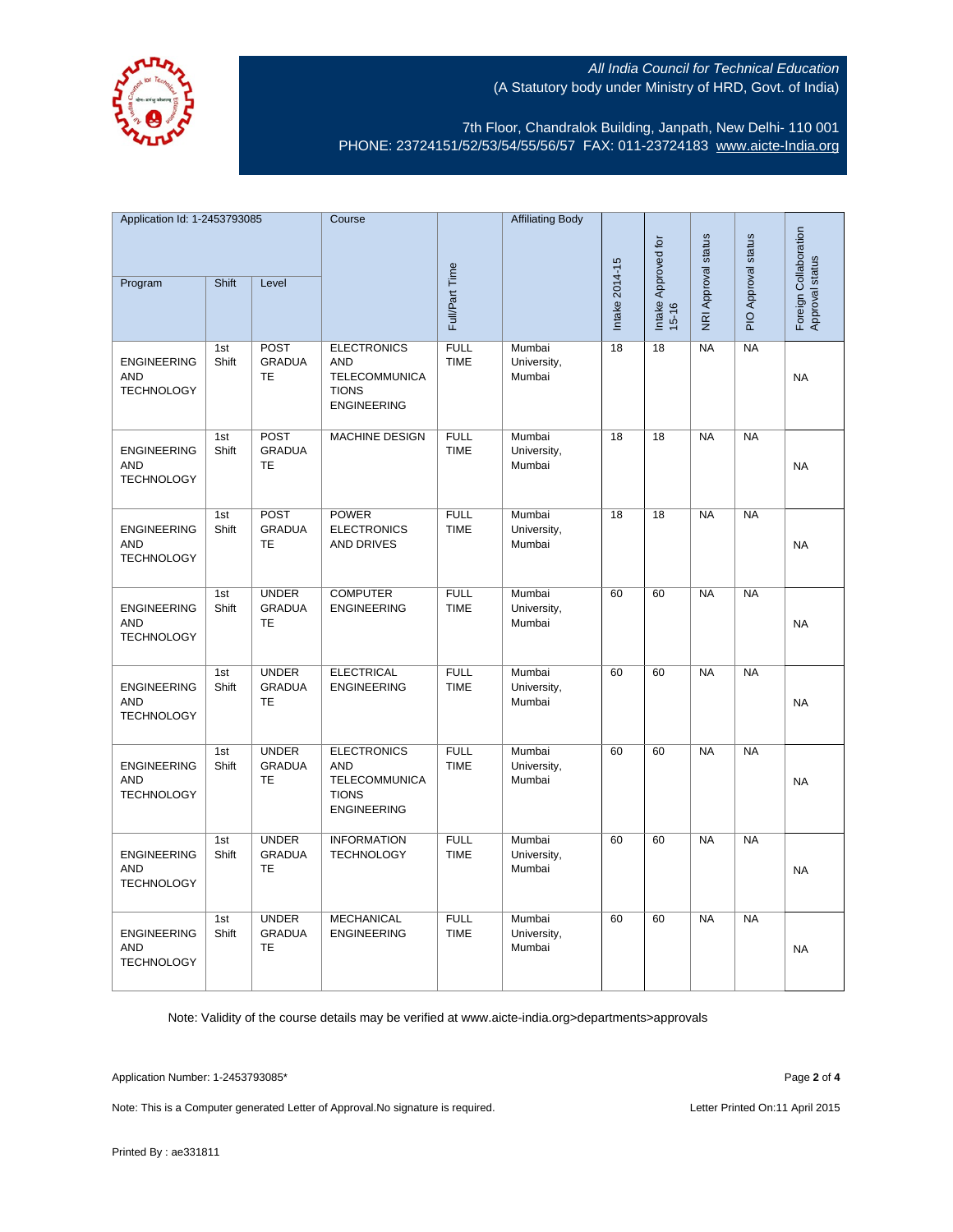

7th Floor, Chandralok Building, Janpath, New Delhi- 110 001 PHONE: 23724151/52/53/54/55/56/57 FAX: 011-23724183 [www.aicte-India.org](http://www.aicte-india.org/)

The above mentioned approval is subject to the condition that FR. C. RODRIGUES INSTITUTE OF TECHNOLOGY shall follow and adhere to the Regulations, guidelines and directions issued by AICTE from time to time and the undertaking / affidavit given by the institution along with the application submitted by the institution on portal.

In case of any differences in content in this Computer generated Extension of Approval Letter, the content/information as approved by the Executive Council / General Council as available on the record of AICTE shall be final and binding.

Strict compliance of Anti-Ragging Regulation:- Approval is subject to strict compliance of provisions made in AICTE Regulation notified vide F. No. 37-3/Legal/AICTE/2009 dated July 1, 2009 for Prevention and Prohibition of Ragging in Technical Institutions. In case Institution fails to take adequate steps to Prevent Ragging or fails to act in accordance with AICTE Regulation or fails to punish perpetrators or incidents of Ragging, it will be liable to take any action as defined under clause 9(4) of the said Regulation.

> **Dr. Avinash S Pant Actg Chairman, AICTE**

Copy to:

- **1. The Regional Officer,** All India Council for Technical Education Industrial Assurance Building 2nd Floor, Nariman Road Mumbai - 400 020, Maharashtra
- **2. The Director Of Technical Education,** Maharashtra
- **3. The Registrar,** Mumbai University, Mumbai
- **4. The Principal / Director,** FR. C. RODRIGUES INSTITUTE OF TECHNOLOGY FR. AGNEL TECHNICAL EDUCATION COMPLEX, SECTOR 9 A, NEAR NOOR MD. MASJID., VASHI, NAVI MUMBAI,THANE, Maharashtra,400703
- **5. The Secretary / Chairman,** AGNEL CHARITIES (AGNEL SEVA SANGH) FR AGNEL ASHRAM, B. J. ROAD, BANDRA, MUMBAI-50., MUMBAI,MUMBAI CITY, Maharashtra,400050

**6. Guard File(AICTE)**

Application Number: 1-2453793085\* Page **3** of **4**

Note: This is a Computer generated Letter of Approval.No signature is required. Letter According the state of the Letter Printed On:11 April 2015